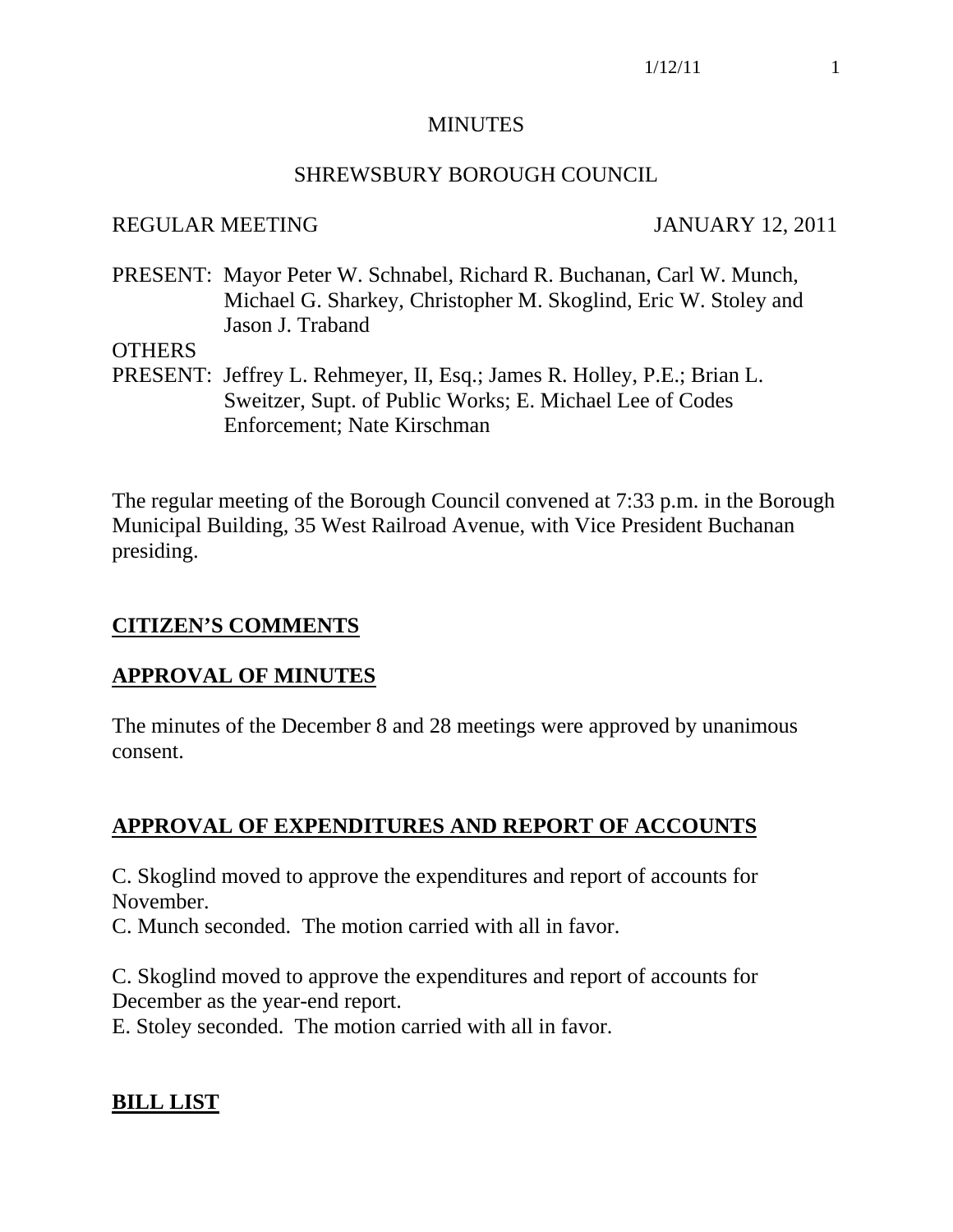The bill list for December was presented: General account: check numbers 10388 thru 10448; Water account: check numbers 4483 thru 4501; Sewer account: check numbers 4282 thru 4288; Highway Aid: none.

C. Skoglind moved to approve the December bill list.

E. Stoley seconded. The motion carried with all in favor.

# **PAYROLL REGISTER**

C. Skoglind moved to approve the December 13 and 27 payroll registers.

C. Munch seconded. The motion carried with all in favor.

## **Water & Sewer** – Richard R. Buchanan

## Sprinkler Service Arrangement

The International Residential Code, adopted by Pennsylvania on December 31, 2009, requires the installation of sprinkler systems in newly-constructed one and two-family homes beginning in 2011. If commercial or industrial uses are remodeled, sprinklers must be installed, but currently not for a residential remodel. B. Sweitzer recommended the Borough implement Arrangement #1 of the options prepared by James R. Holley & Associates that meters the sprinkler system and domestic service line with one water line and meter entering the property. The service line would be increased to one inch with a dual check valve installation on the fire line and the domestic line. Language will be added on delinquent notices warning of the safety issue if water is terminated for non-payment.

E. Stoley moved to adopt arrangement #1 requiring one meter subject to the adoption of final specifications.

C. Skoglind seconded. The motion carried with all in favor.

## Wellhead Protection Special Exception Form

J. Traband prepared a draft application to be used by applicants. The form will be forwarded to Sol. Rehmeyer.

## DEP Press Release

DEP had issued a press release that most sewage treatment plants were safe from further effluent limit reductions. The New Freedom plant is not operating at full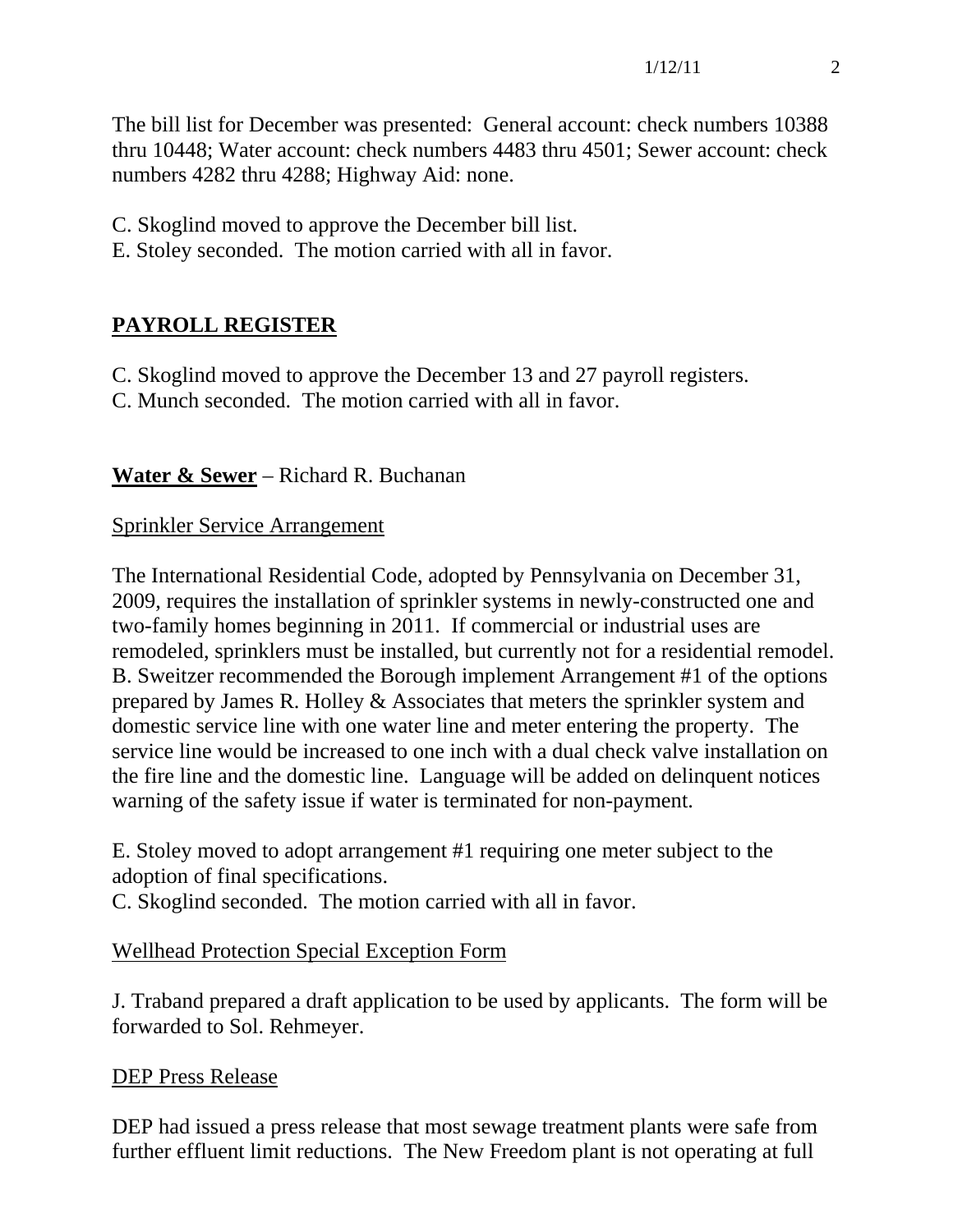capacity and some changes in processing were done which keeps the plant below the allowable limits at this time.

#### Township EDU Presentation

The Township has an EDU presentation scheduled for February 9 at 7:00 p.m.

The Secretary was asked to find out information about the presentation.

## **Public Roads & Lighting** – Eric W. Stoley

#### West Clearview Drive Storm Sewer Problem

The Heathcote Glen developer is responsible for some stormwater improvements entering the pipe under West Clearview Drive but the pipe needs to be increased to at least 24" and a swale improved on the Eyster property. The pipe and swale do not handle the water during a substantial storm and leads to icing during winter rains. The Soil Conservation District had instructed the developer to by-pass the detention pond and the water is spreading out and down to the pipe. The cost without the Public Works Department's equipment and labor time is roughly \$5,000.00.

E. Stoley moved to authorize Eng. Holley's office to intervene and speak with the Soil Conservation District to work toward a resolution. M. Sharkey seconded. The motion carried with all in favor.

#### North Sunset Drive Street Lighting

The resident at 165 North Sunset Drive complained about the brightness of the new street light bulb replaced by Met-Ed.

There is no ordinance that regulates brightness of street lights. The new sodium vapor bulbs being used by Met-Ed appear to be whiter and brighter.

The Secretary was asked to check with Met-Ed to see what wattage bulbs are being used for replacement.

#### **SUBDIVISION AND LAND DEVELOPMENT BUSINESS**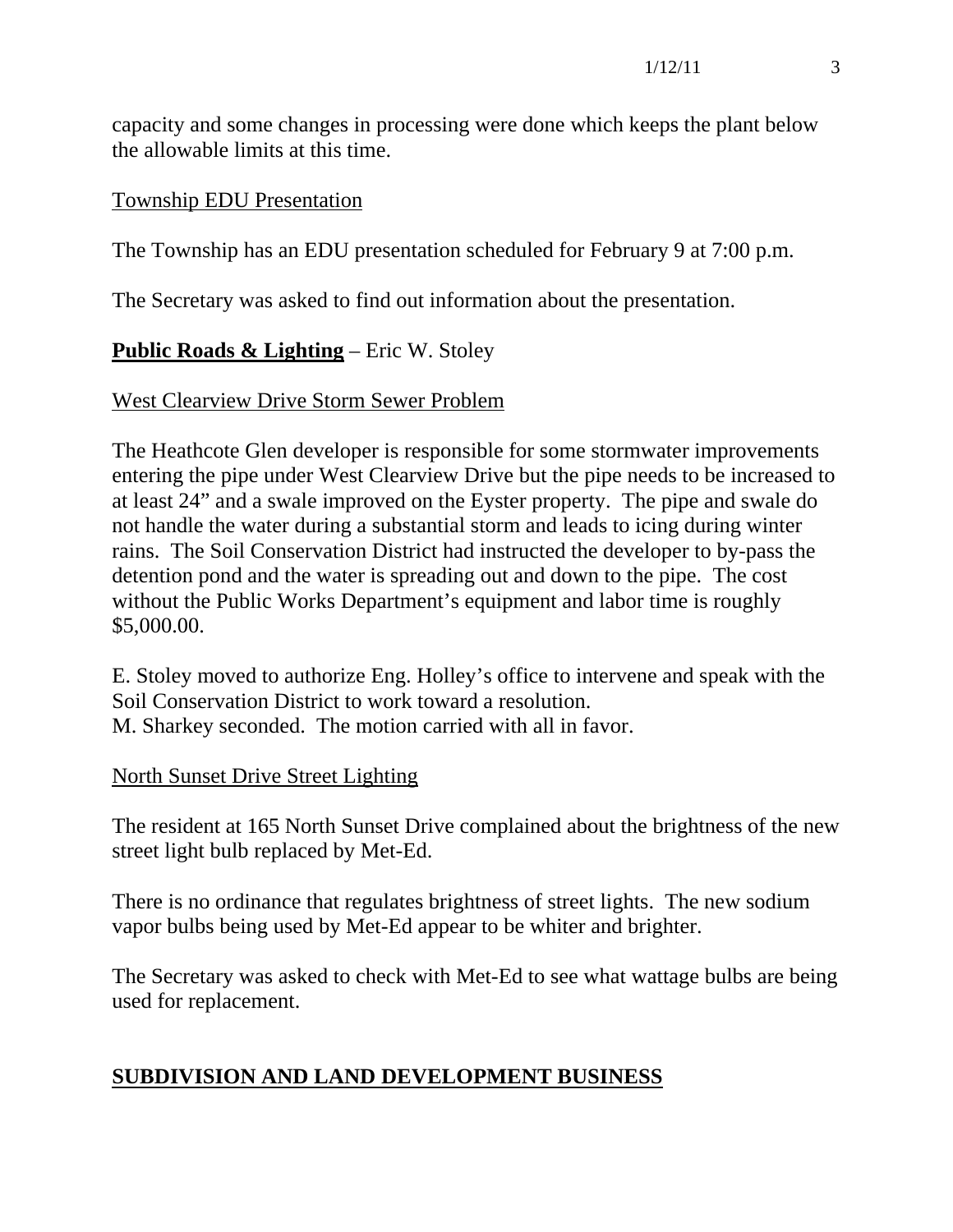#### 21 South Hill Street

An informal meeting was held on January 11 with the neighbors of the former Grim's Glass and Plastics property, taken in foreclosure by the bank, to hear their concerns. There have been many unfavorable zoning decisions and the buildings have been sitting empty for a long time. The latest application was for a gymnastics business. An appeal was filed and it may be in the best interests of the neighbors to negotiate compromises and form an agreement for the use of the property as a gymnastics studio with restrictions: limit hours of operation to 9:00 p.m.; remove the 50 x 60 foot pole building and use area for parking; require a land development plan showing changes and parking; limit class size and occupancy; no outside operations; agreement that tournaments/recitals be held off-site; note how trash will be handled; require a buffer; no additional exterior lighting except for safety; no lighted sign; no street drop-offs or pick-ups, place a sign; no use of the apartment. If the loading dock is removed, traffic could enter on one side of the property and exit on the other side. This would eliminate the need to ask for a traffic study to eliminate parking on the east side of the street.

Sol. Rehmeyer was asked to draft a letter to the joint applicants' attorney with review by E. Stoley before mailing.

## **Southern Regional Police Report** – Richard R. Buchanan

Buck highlighted the calls and hours in the November report. The swearing-in ceremony for Chief Boddington was well-attended. The Committee will compare the data received from the Southwestern Police Department.

## **Codes Enforcement** – E. Michael Lee

#### Wall along North Highland Drive

The property owner was given names of three contractors for pricing to repair the wall in the first block of North Highland Drive.

#### Stewartstown Railroad Train Station

A letter was received from the Railroad that they will be meeting at the train station on February 22 for a detailed inspection. The roof needs to be repaired. Mike Lee will follow up with the president.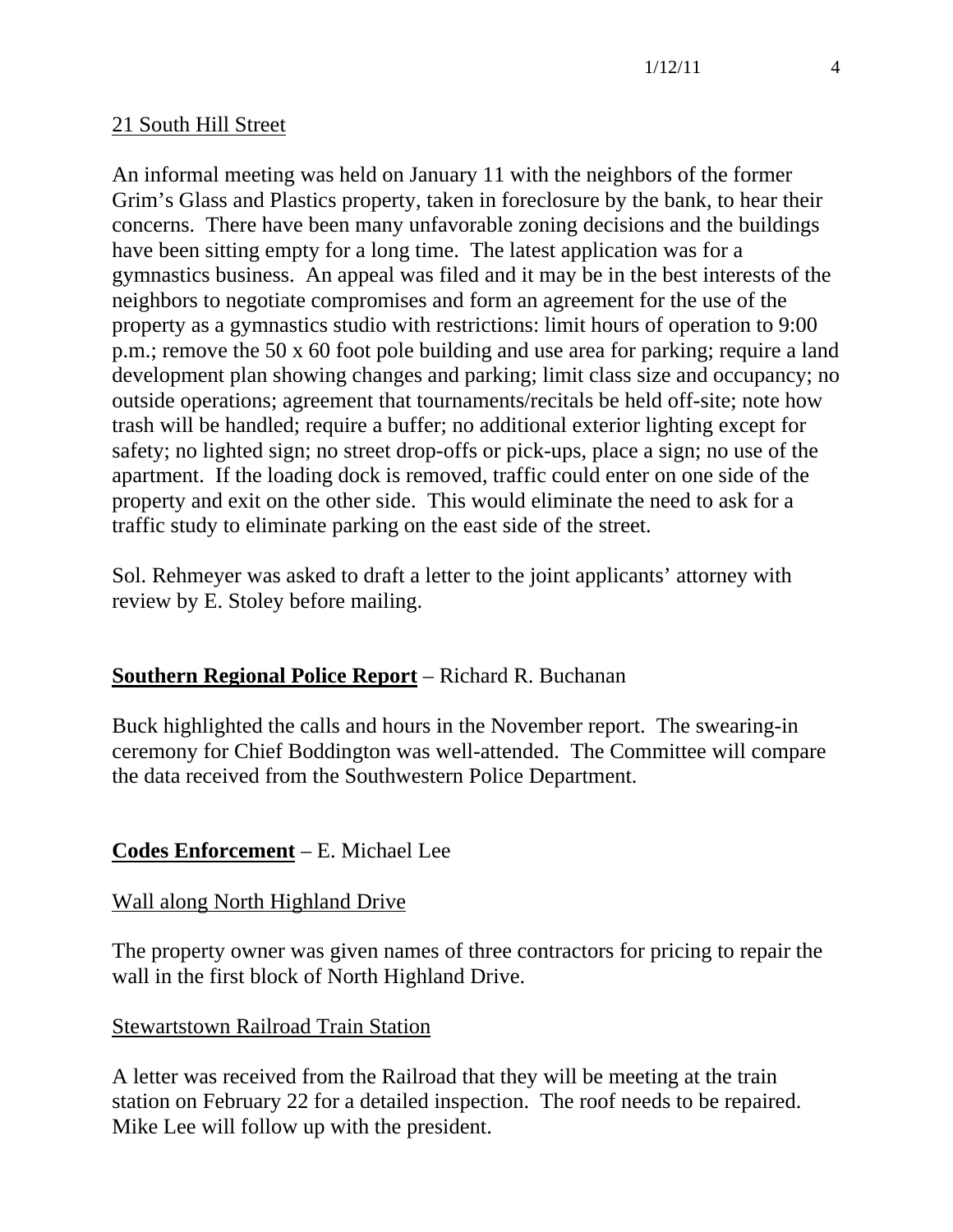## **Public Lands & Buildings and Finance** – Christopher M. Skoglind

#### Traffic Studies

Because of budgetary concerns, C. Skoglind reminded Council the traffic studies performed by the County are no longer free of charge.

## **ENGINEER'S REPORT**

#### Phase II of the Curb and Sidewalk Block Grant

The County announced funds became available and asked if the Borough wanted to proceed with Phase 2 of the curb and sidewalk block grant request. Phase 2 is from Pine Street north to the Assembly of God church and on the east side starting at Hillcrest Avenue to East Clearview Drive. Eng. Holley stated the intersection widening at North Main Street and West Clearview Drive can be included in the project if the income survey results are successful.

The next step is for the income surveys to be mailed.

#### H2O Grant

The results won't be made public until March.

#### ADA Rules

Eng. Holley stated the new rules and manual are on-line and go into effect March 15.

#### **SOLICITOR'S REPORT**

#### Resolution Establishing the Wellhead Protection Committee

E. Stoley moved to adopt Resolution #2011-1 which establishes the wellhead protection committee.

M. Sharkey seconded. The motion carried with all in favor.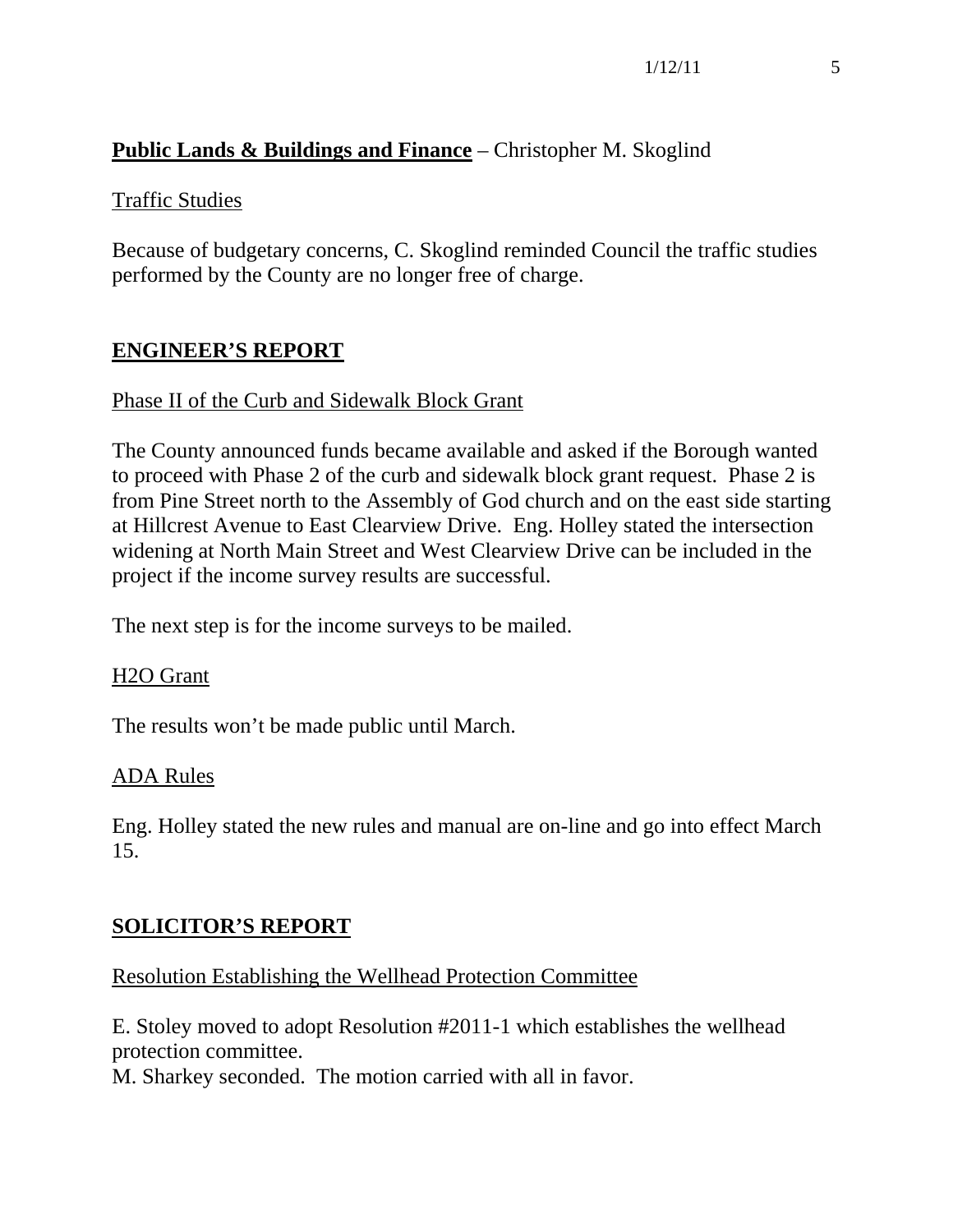## Curfew Ordinance

Sol. Rehmeyer is waiting on comments from Council for the revision.

## **Public Safety, Welfare and Personnel**

**Secretary's Report** – Cindy L. Bosley

## **York Area Tax Bureau**

## **Subdivision, Land Development and Zoning** – Eric W. Stoley

#### Growth Area Map

E. Stoley stated the map prepared by the York County Planning Commission shows a new commercial growth area to the south of the Borough in the Township where neither public water nor sewer capacity being available for the growth. He may recommend next month that a letter be sent that the Borough is opposed to the increased growth area.

## **Planning Commission/Regional Planning Commission**

## **UNFINISHED BUSINESS**

The issue control sheet was reviewed and updated.

## **NEW BUSINESS**

## Re-appointments

C. Skoglind moved to re-appoint George Smith to the Municipal Authority with a term to expire 1/1/2016 and Thomas L. Milstead, Jr. to the Zoning Hearing Board with a term to expire 1/1/2014.

E. Stoley seconded. The motion carried with all in favor. Knox Boxes for Residential Homes

C. Skoglind suggested an item be placed in the next newsletter letting residents know that Knox boxes can be purchased and installed that would allow emergency personnel to enter the house if the resident was not able to answer the door in the event of an emergency.

# **COMMUNICATIONS**